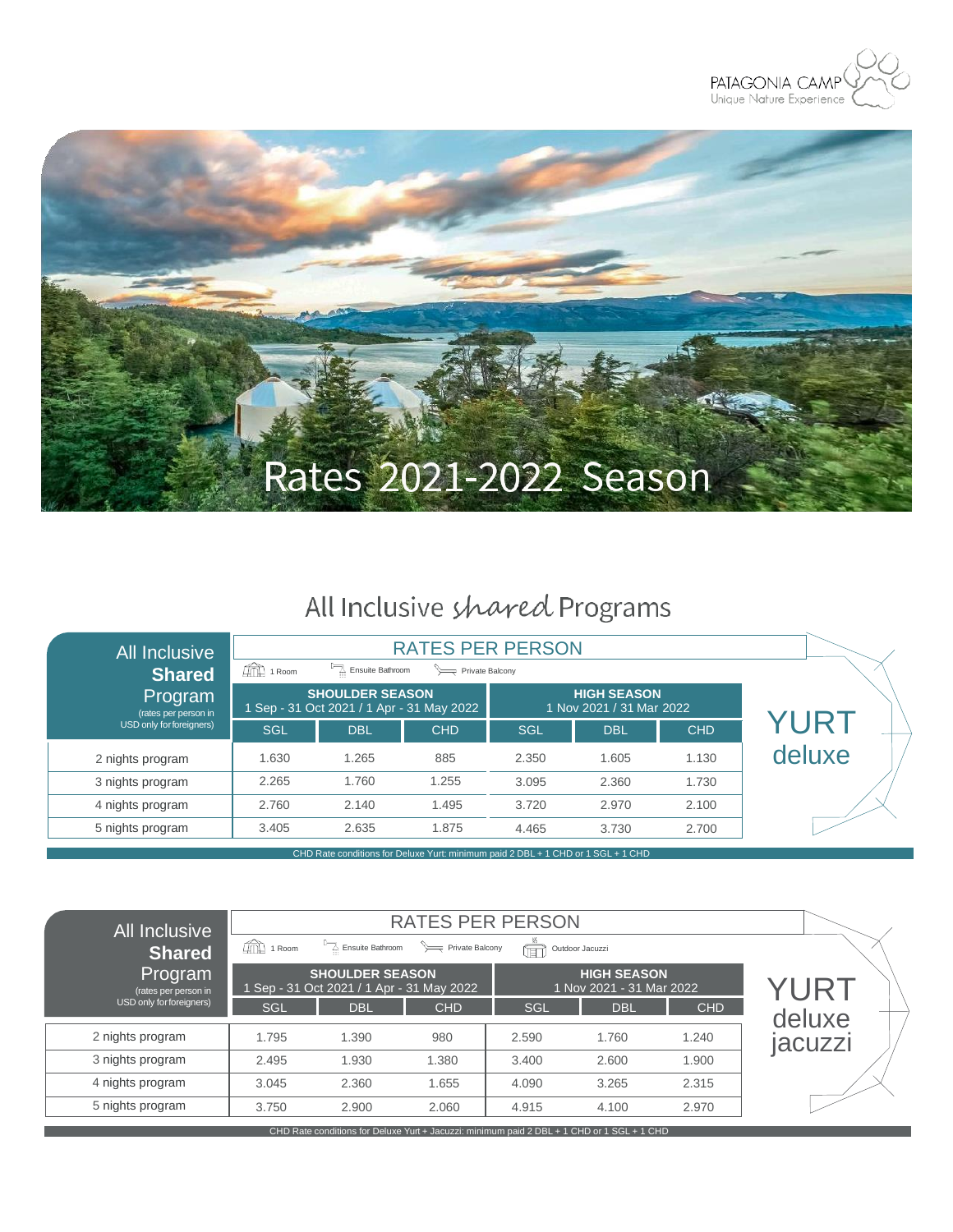

| All Inclusive<br><b>Shared</b>  | $\mathbb{Z}$ 1 Room | <b>RATES PER PERSON</b><br>Ensuite Bathroom Private Balcony         | Lounge room                                    |            |       |
|---------------------------------|---------------------|---------------------------------------------------------------------|------------------------------------------------|------------|-------|
| Program<br>(rates per person in |                     | <b>SHOULDER SEASON</b><br>1 Sep - 31 Oct 2021 / 1 Apr - 31 May 2022 | <b>HIGH SEASON</b><br>1 Nov 2021 - 31 Mar 2022 |            |       |
| USD only for foreigners)        | SGL                 | <b>DBL</b>                                                          | SGL                                            | <b>DBL</b> | YUR I |
| 2 nights program                | 2.045               | 1.570                                                               | 2.770                                          | 1.965      | suite |
| 3 nights program                | 2.890               | 2.290                                                               | 3.695                                          | 2.890      |       |
| 4 nights program                | 3.620               | 2.905                                                               | 4.505                                          | 3.695      |       |
| 5 nights program                | 4.465               | 3.620                                                               | 5.430                                          | 4.610      |       |

|                                                 | <b>RATES PER PERSON</b> |                                           |                        |                    |                                                     |               |                                                |                    |        |
|-------------------------------------------------|-------------------------|-------------------------------------------|------------------------|--------------------|-----------------------------------------------------|---------------|------------------------------------------------|--------------------|--------|
| <b>All Inclusive</b>                            | АÑ                      | 2 Connected Rooms                         | Ensuite Bathroom       |                    | Private Balcony                                     |               | Outdoor Jacuzzi<br>) en 1                      |                    |        |
| <b>Snared</b><br>Program                        |                         | 1 Sep - 31 Oct 2021 / 1 Apr - 31 May 2022 | <b>SHOULDER SEASON</b> |                    |                                                     |               | <b>HIGH SEASON</b><br>1 Nov 2021 - 31 Mar 2022 |                    |        |
| (rates per person in<br>USD only forforeigners) |                         | <b>ADULTS</b>                             |                        | ADULTS + CHILD (*) |                                                     | <b>ADULTS</b> |                                                | ADULTS + CHILD (*) |        |
|                                                 | <b>TLP</b>              | QDPL                                      | <b>DBL</b>             | <b>CHD</b>         | <b>TLP</b>                                          | QDPL          | <b>DBL</b>                                     | <b>CHD</b>         | family |
| 2 nights program                                | 1.390                   | 1.185                                     | 1.390                  | 700                | 1.760                                               | 1.490         | 1.760                                          | 880                |        |
| 3 nights program                                | 1.930                   | 1.655                                     | 1.930                  | 965                | 2.600                                               | 2.215         | 2.600                                          | 1.300              |        |
| 4 nights program                                | 2.360                   | 2.070                                     | 2.360                  | 1.170              | 3.265                                               | 2.860         | 3.265                                          | 1.640              |        |
| 5 nights program                                | 2.900                   | 2.540                                     | 2.900                  | 1.450              | 4.100                                               | 3.580         | 4.100                                          | 2.055              |        |
|                                                 |                         |                                           |                        |                    | * Family Yurt conditions: Minimum paid 2 DBL+ 2 CHD |               |                                                |                    |        |

### ALL INCLUSIVE SHARED PROGRAMS INCLUDE SHARED TRANSFERS

- Accommodation in Deluxe Yurt, Deluxe Yurt + Jacuzzi, Suite Yurt or Family Yurt depending on your request.
- Full board (buffet breakfast / lunch or box lunch / menu dinner).
- Open bar (house wines & standard liquors included; premium wines & liquors available with an additional cost).
- Daily shared excursions from our catalogue of included activities to Torres del Paine National Park and surroundings (excursions are subject to availability and weather conditions. Excursions are organized in groups of two Yurts minimum at guest arrival).
- Bilingual guides (Spanish / English).
- **Entrance fee to Torres del Paine National Park.**
- Regular transfers from and to Punta Arenas, Puerto Natales, Cancha Carrera or Cerro Castillo (transfer from and to El Calafate available with an additional cost). Transfer schedules are subject to changes without prior notice.

### ALL INCLUSIVE SHARED PROGRAMS DO NOT INCLUDE

- **Phone calls.**
- **Laundry.**
- Premium liquors and wines.
- Any other wine alternatives different from the house wine.
- Any other item not mentioned or extras.

- Transfer IN from:
- Punta Arenas city
- Punta Arenas airport
- Puerto Natales
- Cerro Castillo

Transfer OUT from Patagonia Camp to:

- Puerto Natales
- Punta Arenas airport ■ Punta Arenas city
- Cancha Carrera
- 

\* Check transfer schedule in our Transfer in and Transfer out time table. Shared transfers with other guest of Patagonia Camp.

*\*\* Note:*

*From December 15, 2021 to January 15, 2022 only 3 to 5 nights All inclusive programs will be sold.*

*(Special booking conditions and payment policy applies for this peak season, check our cancellation policies).*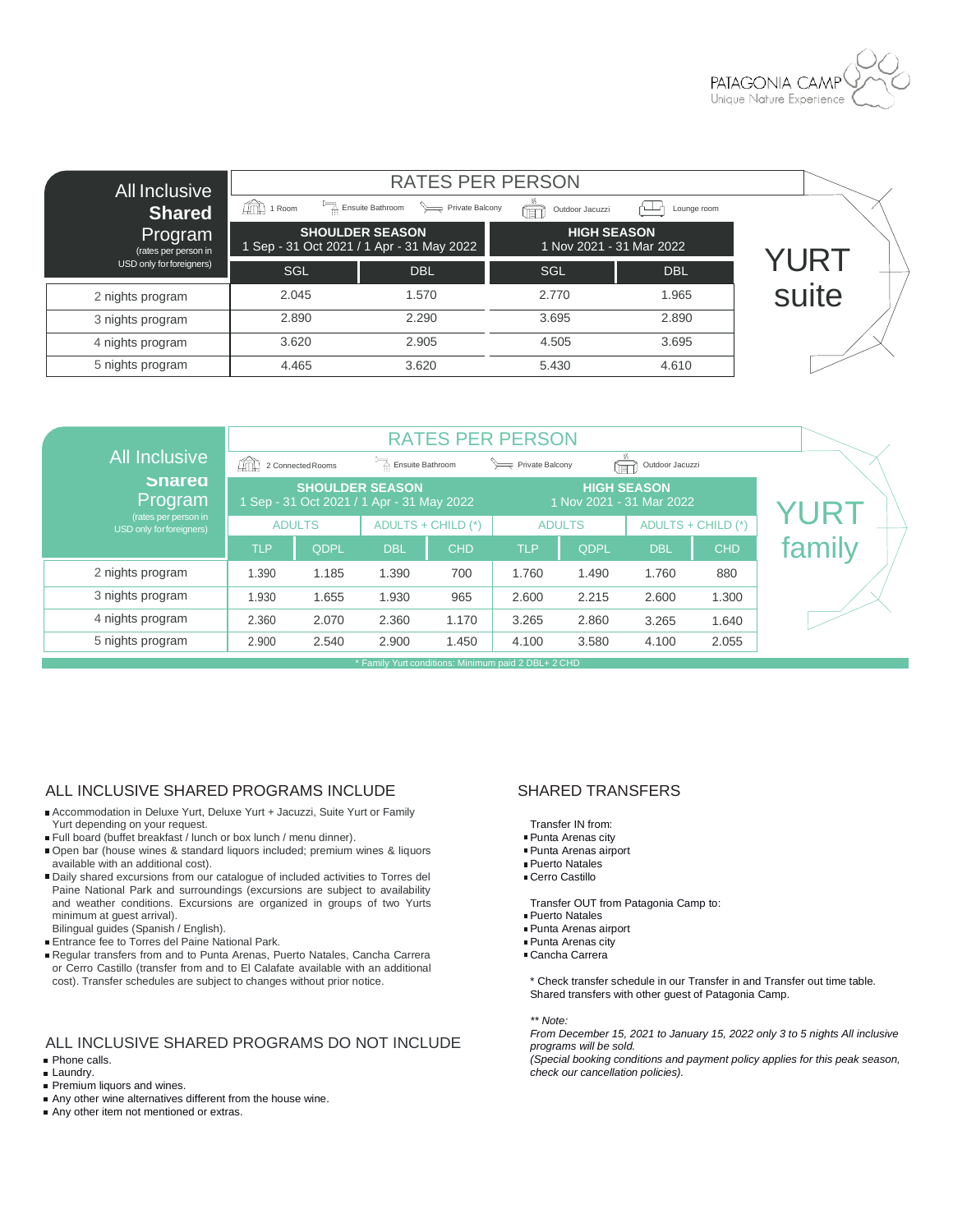

## All Inclusive private Programs

| All Inclusive                   |                                                                                            |                                                                     |            |       |                                                |            |         |  |  |
|---------------------------------|--------------------------------------------------------------------------------------------|---------------------------------------------------------------------|------------|-------|------------------------------------------------|------------|---------|--|--|
| Private                         | $\mathbb{R}$ 1 Room                                                                        | Ensuite Bathroom<br>Private Balcony<br>Outdoor Jacuzzi<br>اللقل     |            |       |                                                |            |         |  |  |
| Program<br>(rates per person in |                                                                                            | <b>SHOULDER SEASON</b><br>1 Sep - 31 Oct 2021 / 1 Apr - 31 May 2022 |            |       | <b>HIGH SEASON</b><br>1 Nov 2021 - 31 Mar 2022 |            | YURT    |  |  |
| USD only for foreigners)        | SGL                                                                                        | <b>DBL</b>                                                          | <b>CHD</b> | SGL   | <b>DBL</b>                                     | <b>CHD</b> | deluxe  |  |  |
| 2 nights program                | 4.100                                                                                      | 2.490                                                               | 1.790      | 4.790 | 2.790                                          | 1.990      | jacuzzi |  |  |
| 3 nights program                | 5.490                                                                                      | 3.290                                                               | 2.300      | 6.390 | 3.890                                          | 2.690      |         |  |  |
| 4 nights program                | 6.780                                                                                      | 3.990                                                               | 2.710      | 7.890 | 4.890                                          | 3.290      |         |  |  |
| 5 nights program                | 8.170                                                                                      | 4.790                                                               | 3.220      | 9.490 | 5.990                                          | 3.990      |         |  |  |
|                                 | CHD Rate conditions for Deluxe Yurt + Jacuzzi: minimum paid 2 DBL + 1 CHD or 1 SGL + 1 CHD |                                                                     |            |       |                                                |            |         |  |  |

| <b>All Inclusive</b>            |                    | <b>RATES PER PERSON</b>                                           |                          |                    |       |
|---------------------------------|--------------------|-------------------------------------------------------------------|--------------------------|--------------------|-------|
| Private                         | $\text{Im}$ 1 Room | Ensuite Bathroom<br>Private Balcony                               | Outdoor Jacuzzi<br>) ELL | Lounge room<br>∼   |       |
| Program<br>(rates per person in |                    | <b>SHOULDER SEASON</b><br>1 Sep 31 Oct 2021 / 1 Apr - 31 May 2022 | 1 Nov 2021 - 31 Mar 2022 | <b>HIGH SEASON</b> |       |
| USD only for foreigners)        | SGL                | <b>DBL</b>                                                        | SGL                      | <b>DBL</b>         | YURT  |
| 2 nights program                | 4.920              | 2.990                                                             | 5.790                    | 3.390              | suite |
| 3 nights program                | 6.590              | 3.990                                                             | 7.690                    | 4.690              |       |
| 4 nights program                | 8.190              | 4.890                                                             | 9.490                    | 5.890              |       |
| 5 nights program                | 9.860              | 5.890                                                             | 11.390                   | 7.190              |       |

|                                                  |            |                   |                                                                     |                    | <b>RATES PER PERSON</b> |                    |                          |                    |        |
|--------------------------------------------------|------------|-------------------|---------------------------------------------------------------------|--------------------|-------------------------|--------------------|--------------------------|--------------------|--------|
| <b>All Inclusive</b>                             | ÆФ         | 2 Connected Rooms | Ensuite Bathroom                                                    |                    | Private Balcony         |                    | Outdoor Jacuzzi<br>ÙETÍ  |                    |        |
| <b>Private</b><br>Program                        |            |                   | <b>SHOULDER SEASON</b><br>1 Sep - 31 Oct 2021 / 1 Apr - 31 May 2022 |                    |                         | <b>HIGH SEASON</b> | 1 Nov 2021 - 31 Mar 2022 |                    | YUR'   |
| (rates per person in<br>USD only for foreigners) |            | <b>ADULTS</b>     |                                                                     | ADULTS + CHILD (*) |                         | <b>ADULTS</b>      |                          | ADULTS + CHILD (*) |        |
|                                                  | <b>TLP</b> | QDPL              | <b>DBL</b>                                                          | <b>CHD</b>         | <b>TLP</b>              | QDPL               | <b>DBL</b>               | <b>CHD</b>         | family |
| 2 nights program                                 | 2.490      | 2.120             | 2.490                                                               | 1.245              | 2.790                   | 2.390              | 2.790                    | 1.395              |        |
| 3 nights program                                 | 3.290      | 2.790             | 3.290                                                               | 1.645              | 3.890                   | 3.300              | 3.890                    | 1.945              |        |
| 4 nights program                                 | 3.990      | 3.390             | 3.990                                                               | 1.995              | 4.890                   | 4.190              | 4.890                    | 2.445              |        |
| 5 nights program                                 | 4.790      | 4.060             | 4.790                                                               | 2.395              | 5.990                   | 5.100              | 5.990                    | 2.995              |        |

\* Family Yurt conditions: Minimum paid 2 adults + 2 children.

- Accommodation in Deluxe Yurt + Jacuzzi, Suite Yurt or Family Yurt depending on your request.
- Full board (buffet breakfast / lunch or box lunch / menu dinner).
- Open bar.
- Private excursions from our catalogue of included activities to Torres del Paine National Park and surroundings (excursions are subject to availability and weather conditions). One external excursion is included.
- Bilingual guides (Spanish / English).
- **Entrance fee to Torres del Paine National Park.**
- Private transfers from and to Punta Arenas, Puerto Natales, Cancha Carrera or Cerro Castillo. For El Calafate the transfer in or out will be included.

### ALL INCLUSIVE PRIVATE PROGRAMS INCLUDE ALL INCLUSIVE PRIVATE PROGRAMS DON'T INCLUDE

- Phone calls.
- **Laundry.**
- Any other item not mentioned or extras.

*\*\* Note:*

*From December 15, 2021 to January 15, 2022 only 3 to 5 nights All inclusive programs will be sold.*

*(Special booking conditions and payment policy applies for this peak season, check our cancellation policies).*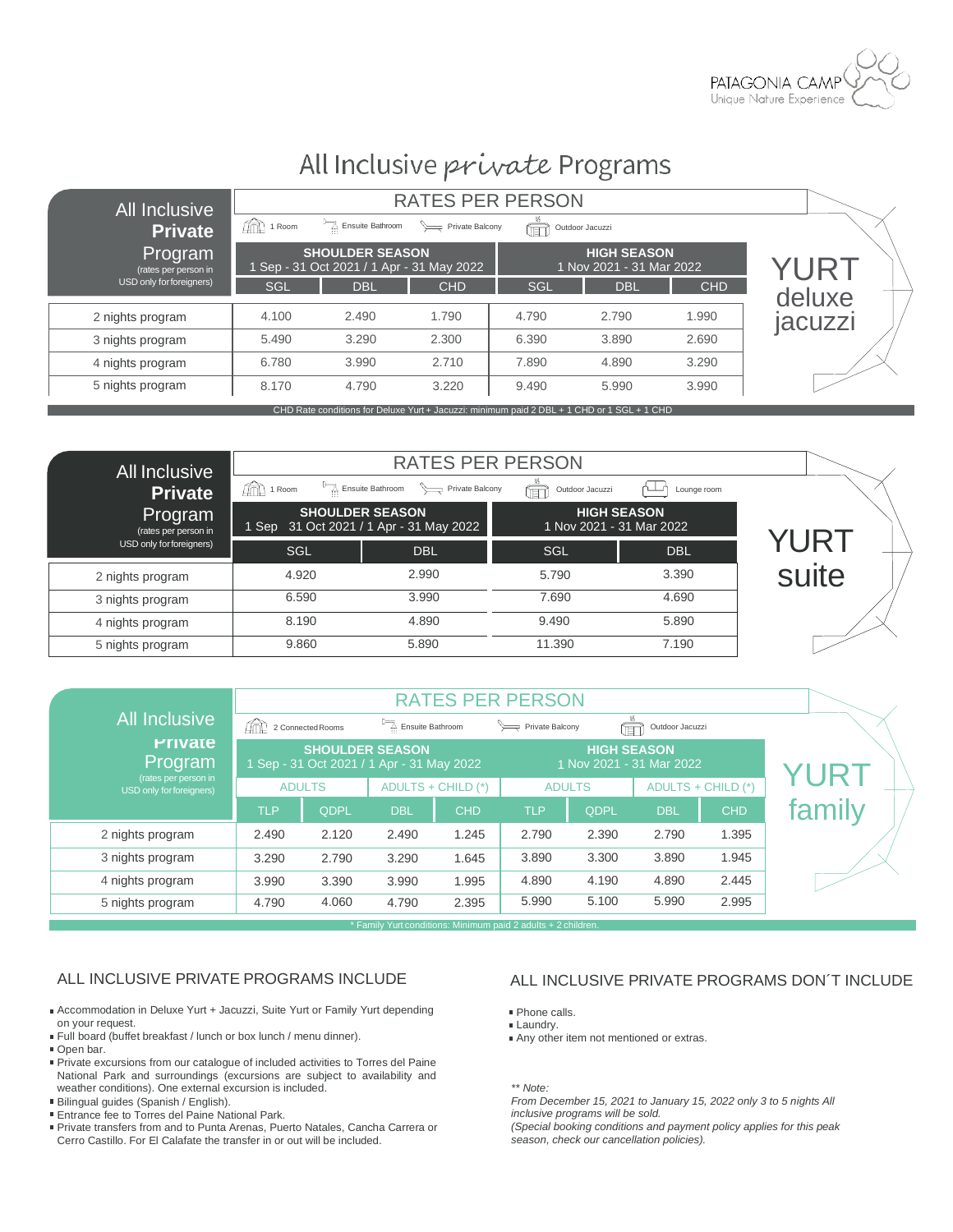

### GENERAL NOTES

- All rates are expressed in USD (american dollars).
- Rates in USD are tax exempt for foreigner guests not residents in Chile. To apply for a tax exemption guests must pay in USD and show their valid passport and tourist card upon the check-in.
- Rates are valid from September 1, 2021 to May 31, 2022. Check opening / closing dates of Patagonia Camp.
- From December 15, 2021 to January 15, 2022 only 3 to 5 night All Inclusive Programs will be sold and special conditions and payment policy applies for this peak season, check the table on the following page.
- Child rate (CHD) apply up to 12 years old in additional bed sharing Yurt with their parents.
- Maximum 1 additional bed per Yurt.
- In order to give families the most enjoyable experience at Patagonia Camp, we recommend our hotel for children aged 10+.
- Any extra expenses for delay in flight arrivals or cruises is out of the responsibility of Patagonia Camp.
- Excursions are subject to changes according to weather conditions and availability. Shared excursions will be organized in groups at guest arrival. Departures in groups of 2 Yurts minimum per excursion. Excursions with 2 guest are consider as private.
- For groups we require a preliminary rooming list to be sent 90 days before the group arrival. The final rooming list must be sent 40 days before the check in date.
- **Transfer schedules are subject to changes without prior notice** according to national flights.
- Rates are subject to changes without prior notice.
- During peak season (December 15 to January 15) reservations for series (series including small groups) and large groups will not be available.

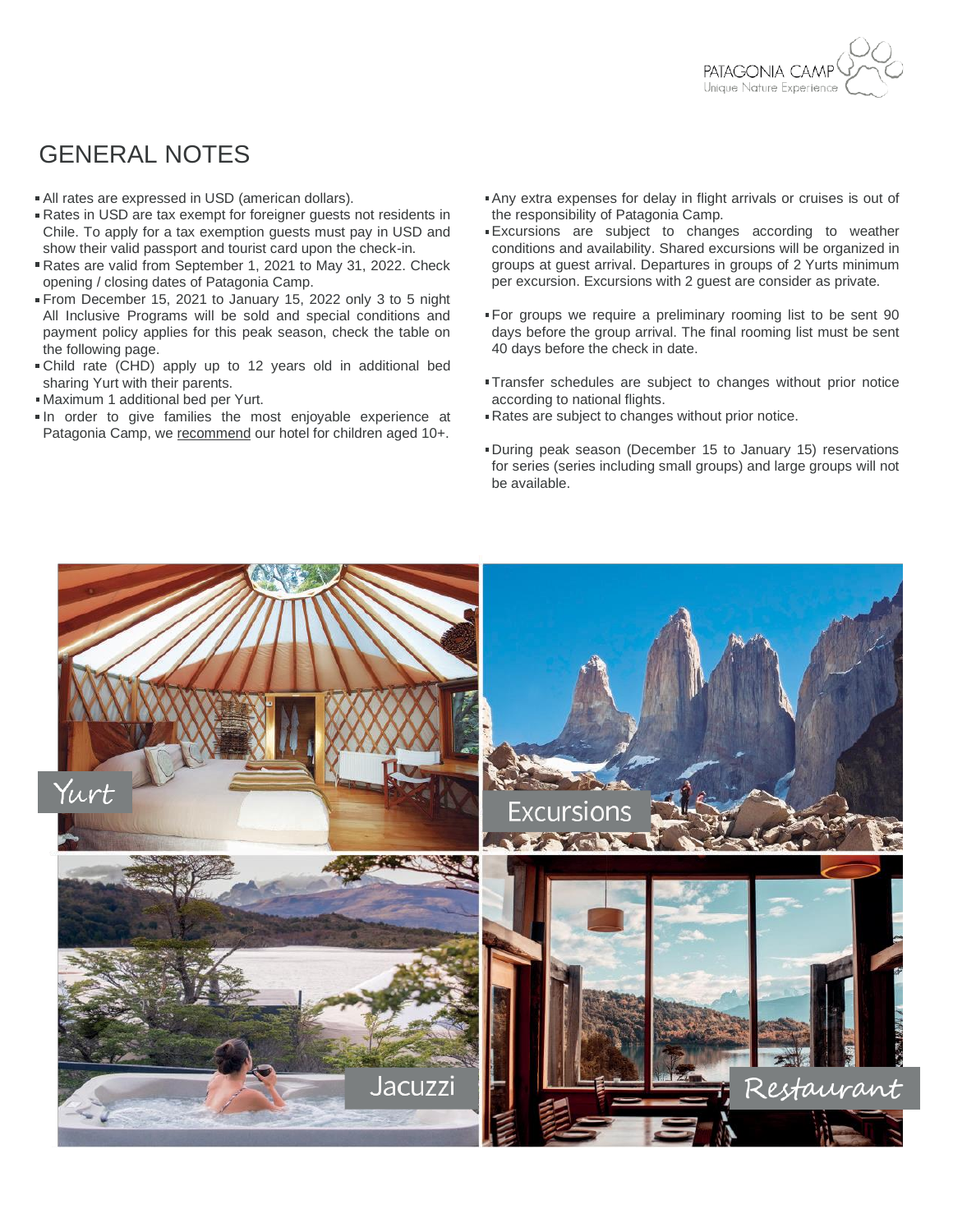

## BOOKING CONDITIONS ANDMODIFICATIONS

### RESERVATIONS

Reservations must be requested via e-mail

For every booking made the customer will receive a confirmation number as back up on both sides. A booking is understood as confirmed only after receiving a written confirmation.

### TENTATIVE RESERVATION

Reservations without deposits will be consider as "tentative" until the payment is done. In case Patagonia Camp receives enquiries for the same dates of the "tentative" booking, we will get in contact with the client to ask for the deposit, and the client will have 5 working days to do the payment, otherwise Patagonia Camp can cancel the reservation without prior notice.

#### MODIFICATIONS

Modifications are subject to Patagonia Camp availability. Modifications must be requested via e-mail

It is understood the reservation is modified only after receiving confirmation of the change.

### MODIFICATIONS AFTER THE DEAD LINE

Patagonia Camp will make every effort to assist you if you wish to alter your arrangements, but it may not always be possible. Please note that if your request for an amendment is made within the cancellation periods detailed under our published

`Cancellation Policies´, such an amendment may be treated as a

- cancellation and re-booking and the normal cancellation charges detailed will apply. Apply for amendments that involves a
- reduction in the number of persons, room nights and/or Yurts.

For all booking we require the following information for each guest: Name Date of birth **Citizenship** Passport number Transfer IN/OUT contact place Nutritional requirements

For all groups we require the final rooming list 40 days before guest's arrival.

### AVAILABILITY ENQUIRY

The confirmation of availability is given in written by email. This means that a Yurt is not consider booked or as a tentative reservation when availability is asked over the phone, Skype or Whatsapp. When Tour Operators ask for availability by phone, they must send a formal request via email to hold the Yurt as a tentative reservation or as a confirmed booking. Once the formal code is received via email, Tour Operators can confirm the availability to their clients; this is defined like this due to bookings are very dynamic.

### PAYMENT POLICIES

INDIVIDUAL (1 to 4 persons / until 2 Yurts)

To make a reservation we require a deposit of 30% of the total reservation cost within 5 working days after the confirmation has been received.

The remaining balance must be paid 45 days before to check in. When booking within 45 days previous the check in, the

reservation must be paid immediately in full.

**• For reservations during peak season the remaining balance** must be paid 60 days before to check in.

SMALL GROUPS (5 to 14 persons / between 3-7 Yurts)

To make a reservation we require a deposit of 30% of the total reservation cost within 5 working days after the confirmation has been received.

The remaining balance must be paid 75 days before the check in. When booking within 75 days previous to check in, the reservation must be paid immediately in full.

For reservations during peak season the remaining balance must be paid 105 days before to check in.

LARGE GROUPS (15 or more people / 8 or more Yurts)

To make a reservation we require a deposit of 30% of the total reservation cost within 5 working days after the confirmation has been received.

The remaining balance must be paid 105 days before the check

in. When booking within 105 days previous to check in, the reservation must be paid immediately in full.

For all reservations staying during peak season from December 15 to January 15, special booking conditions, payment and cancellation policies apply, please check the table at the end of this document.

During peak season (December 15 to January 15) reservations for series (series including small groups) and large groups will not be available.

A reservation (individual or group) is confirmed only once payment of the deposit is received. It is understood that any reservation without the deposit is not confirmed from the client and therefore can be cancelled by Patagonia Camp according to it´s needs without prior notice.

Important Note: All Payments to Patagonia Camp by wire transfer must include all relevant bank charges and/or other expenses, and is the responsibility of the payee to assume these charges. Applies for individual and groups reservations.